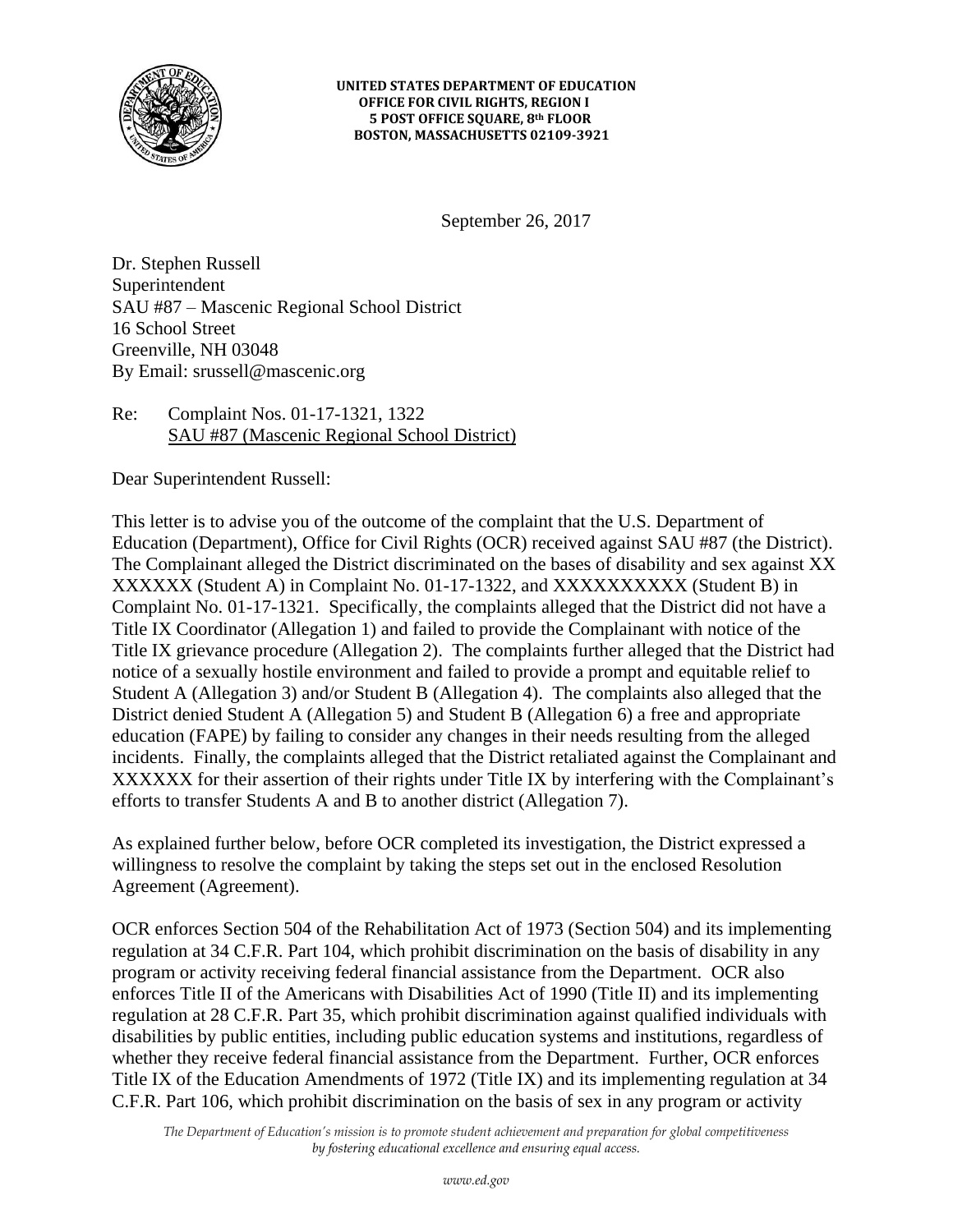receiving federal financial assistance from the Department. Because the District receives federal financial assistance from the Department and is a public entity, OCR has jurisdiction over it pursuant to Section 504 and Title II.

## **Allegation 1: Title IX Coordinator**

The Title IX implementing regulation, at 34 C.F.R. § 106.8(a), requires that a recipient designate at least one employee to coordinate its efforts to comply with and carry out its responsibilities under Title IX. The recipient must notify all students and employees of the name, office address, and telephone number of the designated coordinator. Also, recipients must ensure that employees designated to serve as Title IX coordinators have adequate training on what constitutes sexual harassment, including sexual violence, and that they understand how the recipient's grievance procedures operate. While a recipient may choose to have a number of employees responsible for Title IX matters, it is advisable to give one official responsibility for overall coordination and oversight of all sexual harassment complaints to ensure consistent practices and standards in handling complaints.

Based on OCR's investigation to date, the evidence indicated that the District and its personnel did not consistently identify a designated Title IX Coordinator during the 2015-2016 and 2016- 2017 school years. However, OCR has not completed its investigation regarding the District's Title IX Coordinator(s) during the relevant period. Accordingly, OCR has not reached a compliance determination regarding this allegation. The Agreement will ensure the District's Title IX Coordinator is designated and trained, and that the District provides notice of the identity of the Coordinator to all District students and employees. Further, the Agreement requires that, if the District designates more than one person to fill that role, it must specify who is responsible for overall coordination and oversight.<sup>1</sup>

## **Allegation 2: Title IX Grievance Procedure**

 $\overline{a}$ 

The Title IX regulation, at 34 C.F.R. § 106.8(b), requires recipients to adopt and publish grievance procedures that provide for the prompt and equitable resolution of student and employee complaints of Title IX violations. OCR evaluates on a case-by-case basis whether the resolution of a sexual harassment complaint is prompt and equitable. Whether OCR considers an investigation to be prompt as required by Title IX will vary depending on the complexity of the investigation and the severity and extent of the alleged conduct. OCR examines a number of factors in evaluating whether a recipient's grievance procedures provide for the prompt and equitable resolution of complaints, including whether the procedures provide for the following:

- 1. Notice to students and employees of the grievance procedures, including where complaints may be filed;
- 2. Application of the grievance procedures to complaints alleging discrimination carried out by employees, other students, and third parties;
- 3. Adequate, reliable, and impartial investigation of complaints, including the opportunity to present witnesses and other evidence;

<sup>&</sup>lt;sup>1</sup> The District has identified several personnel who will serve as Title IX Coordinators, but has not specified how the duties and responsibilities will be divided amongst those individuals.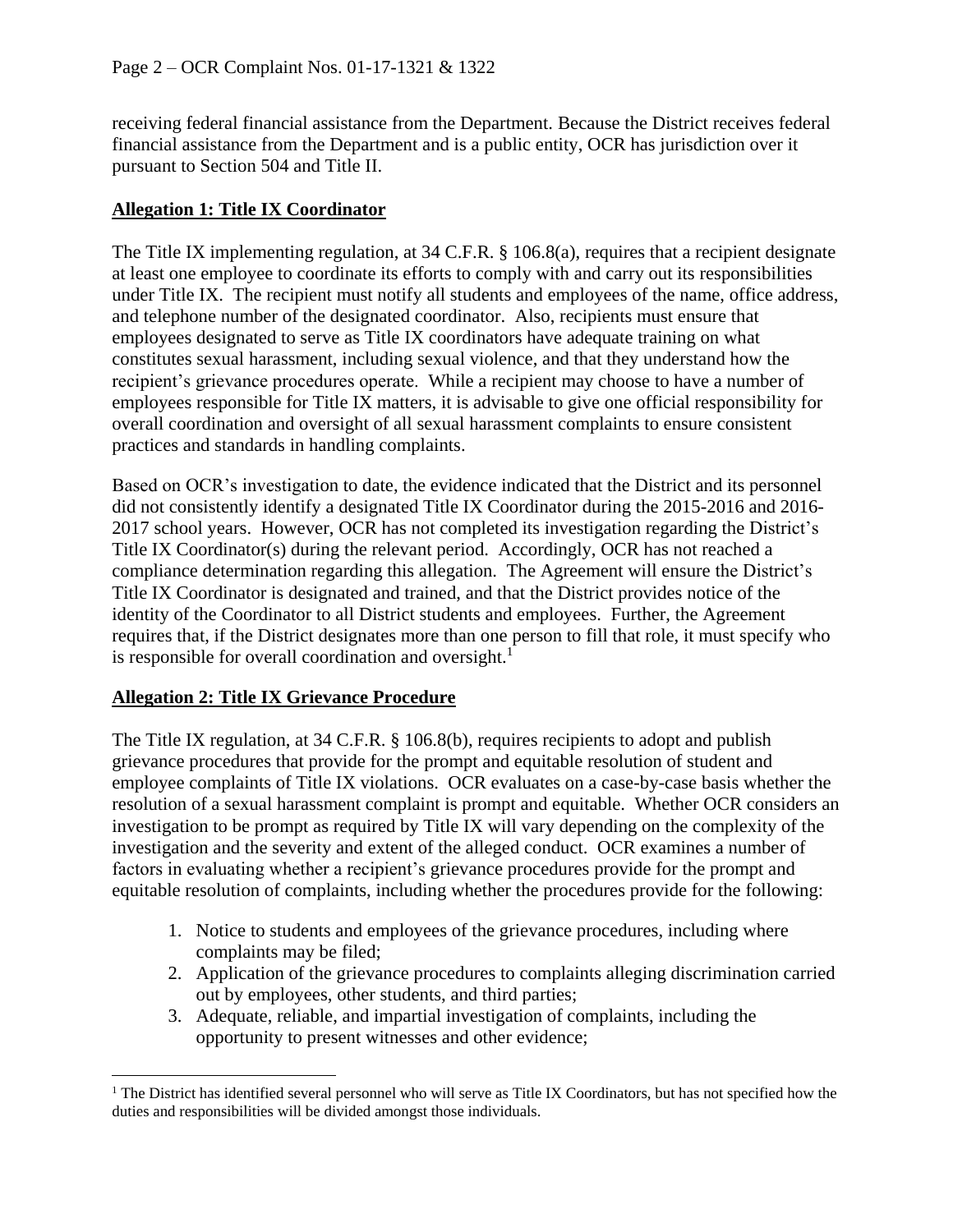- 4. Designated and reasonably prompt timeframes for the major stages of the complaint process;
- 5. Notice to the parties of the outcome of the complaint; and
- 6. An assurance that the recipient will take steps to prevent recurrence of any discrimination and to correct discriminatory effects on the complainant and others, if appropriate.

A grievance procedure cannot be prompt or equitable unless members of the recipient's community are aware of its existence, how it works, and how to file a complaint. In addition, the recipient should provide both parties with an equitable opportunity to participate during the resolution process. Because retaliation is prohibited by Title IX, a recipient may want to include a provision in its grievance procedures prohibiting retaliation against any individual who files a complaint or participates in an investigation.

The District's primary policy concerning sexual harassment is labeled "JBAA" (JBAA). The policy does not indicate any other title, and contains no reference to Title IX, but it states that its purpose is "to maintain a learning environment that is free from sexual harassment and violence, or other improper behavior that may constitute harassment as defined below." Based on its review of the JBAA to date, OCR has identified preliminary concerns because the policy does not satisfy all six of the requirements listed above.

OCR has not completed its investigation of this allegation, including obtaining all other relevant materials concerning the District's sexual harassment policies/procedures<sup>2</sup> and evidence regarding the District's implementation of the JBAA. Accordingly, OCR has not reached a compliance determination regarding this allegation. The Agreement will ensure the District has a grievance procedure that complies with Title IX, which it will disseminate to all District students, parents/guardians, and employees. The District will also make any additional modifications to handbooks or other documents as necessary to ensure clarity regarding which policies or procedures apply to complaints of sexual harassment.

## **Allegations 3-4: Response to Indications of a Sexually Hostile Environment**

 $\overline{a}$ 

Allegations 3 and 4 concern the District's alleged failure to respond appropriately to a sexually hostile environment at school for Students A and/or B.

A District's failure to respond promptly and effectively to sexual harassment that it knew or should have known about, and that is sufficiently serious that it creates a hostile environment, is a form of discrimination prohibited by Title IX. A District has "notice" of harassment if a responsible employee actually knew or, in the exercise of reasonable care, should have known about the harassment. Responsible employees include employees who have the authority to redress the harassment, who have the duty to report misconduct to school officials, or whom students could reasonably believe have this authority or duty.

<sup>2</sup> The District's Elementary and Middle School handbooks contain policies titled "Sexual Harassment and Sexual Violence" that mostly mimic the JBAA, but have some material variations. Further, the Elementary handbooks contained a policy titled "Personal Harassment (Title IX)" but the policy was not specific to Title IX, prohibited harassment on a number of protected characteristics, and did not provide any grievance procedures.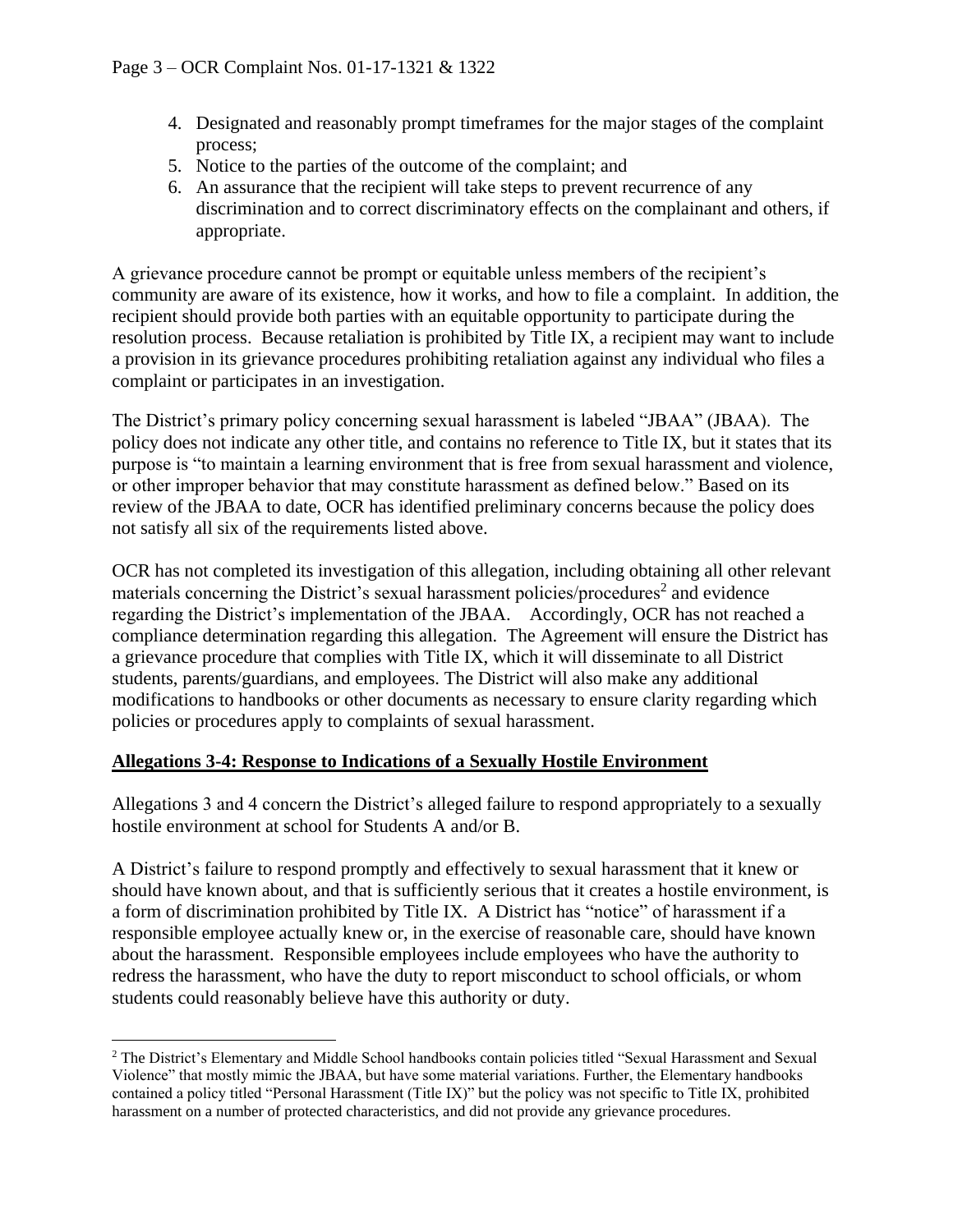Sexual harassment is unwelcome conduct of a sexual nature. Sexual harassment can include unwelcome sexual advances, requests for sexual favors, and other verbal, nonverbal, or physical conduct of a sexual nature. Sexual harassment creates a hostile environment when the conduct is sufficiently severe, persistent, or pervasive as to interfere with or limit a student's ability to participate in or benefit from the District's programs, activities, or services. When such harassment is based on sex, it violates Title IX. The laws OCR enforces protect all students from harassment by employees, other students, or third parties in a recipient's education programs and activities. Title IX prohibits sexual harassment regardless of the sex of the harasser, i.e., even if the harasser and the person being harassed are members of the same sex. Districts also have a responsibility to address sexual harassment that occurs off-campus where the harassment denies or limits a student's ability to participate in or benefit from the education program.

OCR considers a variety of related factors to determine if a hostile environment has been created, i.e., if sexually harassing conduct by an employee, another student, or a third party is sufficiently serious that it denies or limits a student's ability to participate in or benefit from the school's program based on sex. OCR considers the conduct from both a subjective and objective perspective. In evaluating the severity and pervasiveness of the conduct, OCR considers all relevant circumstances, i.e., the constellation of surrounding circumstances, expectations, and relationships. Harassment must consist of more than casual, isolated incidents to constitute a hostile environment.

Once a school has notice of possible sexual harassment of students—whether carried out by employees, other students, or third parties—it should take immediate and appropriate steps to investigate or otherwise determine what occurred and take prompt and effective steps. The specific steps a District will take will vary depending upon the nature of the allegations, the source of the complaint, the age of the student or students involved, the size and administrative structure of the school, and other factors. In all cases, however, the inquiry should be prompt, thorough, and impartial. If an inquiry reveals that discriminatory harassment has occurred, a District must take prompt and effective steps reasonably calculated to end the harassment, eliminate any hostile environment and its effects, and prevent the harassment from recurring. The rights established under the laws OCR enforces must be interpreted consistent with any federally guaranteed due process rights involved in a complaint proceeding.

Based on OCR's investigation to date, the evidence obtained did not establish that the District conducted a complete investigation in accordance with its grievance procedure to determine whether either Student A and/or B was subjected to a hostile environment by XXXXXXX XXXXXXXX (Student C). 3 XXXXXXXXXXXXXXXXXXXXXXXXXXXXXXXXXXXXX XXXXXXXXXXXXXXXXXXXXXXXXXXXXXXXXXXXXXXXXXXXXXXXXXXXXXX XXXXXXXXXXXXXXXXXXXXXXXXXXXXXXXXXXXXXXXXXXXXXXXXXXXX XXXXXXXXXXXX.

OCR acknowledges that the District responded to at least some of the Complainant's requests to ensure that XXXXXXXXXXXXXXXXXXXXXXXXXXXX. However, the evidence to date indicates that because the District did not complete an investigation, it was unable to determine

 $\overline{a}$ 

<sup>3</sup> XXXXXXXXXXXXXXXXXXXXXXXXXXXXXXXXXXXXXXXXXXXXXXXXXXXXXXXXXXXXXX XXXXXXXXXX.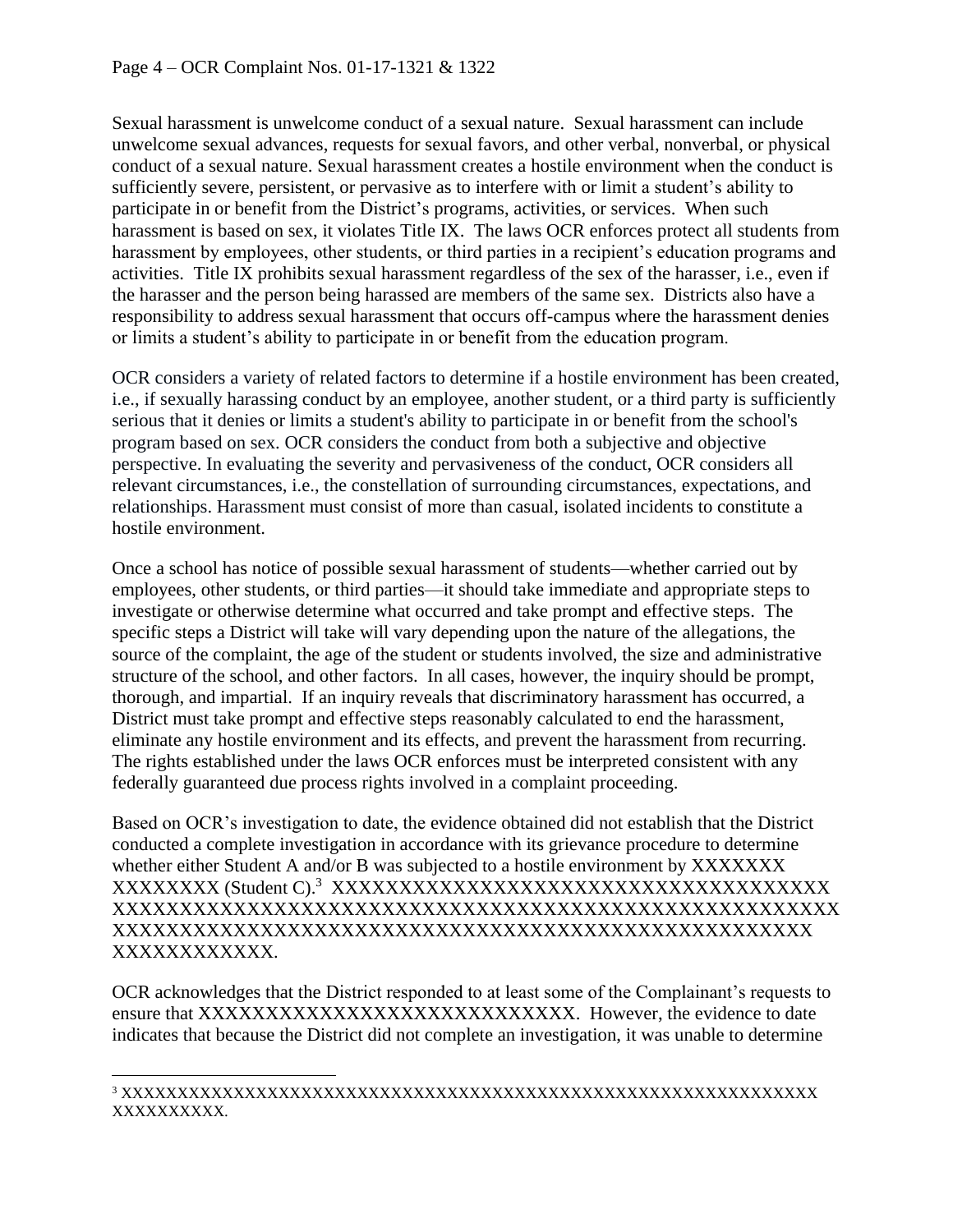whether any consequences were appropriate for Student C. Further, the evidence indicated that the District may not have considered whether the remedies offered to Student A placed a greater burden on him as compared to Student C. For example, XXXXXXXXXXXXXXXXXXXXXX XXXXXXXXXXXXXXXXXXXXXXXXXXXXXXXXXXXXXXXXXXXXXXXXXX XXXXXXXXXXXXXXXXXXXXXXXXXXXXXXXXXXXXXXXXXXXXXXXXXX XXXXXXXXXXXXXXXXXXXXXXXXXXXXXXXXXXXXXXXXXXXXXXXXXXX XXXXXXXXXXXXXXXXXXXXXXXXXXXXXXXXXXXXXXXXXXXXX. Based on the above, the evidence to date does not indicate whether the District took prompt and effective action to prevent the recurrence of a hostile environment.

OCR has not completed its investigation of these allegations. Accordingly, OCR has not reached a compliance determination regarding Allegations 3 and 4. While Students A and B are no longer enrolled in the District, the Agreement will require the District to ensure that, if either Student A or B were to return to the District and attend the same school as Student C, they would not be subjected to a sexually hostile environment. The Agreement further requires the District to take steps to ensure Student C is not causing a hostile environment for any other student. It also requires additional training for District personnel responsible for implementing the Title IX grievance procedure.

# **Allegations 5-6: FAPE**

The Complainant alleged that the District denied Students A and B FAPE by failing to consider whether they had any changes in their individual needs resulting from the alleged incidents, which would require any modified or different placement or related aids and services. OCR determined that both Student A and B were students with disabilities on Individualized Education Programs (IEPs) during the 2016-2017 school year.

The Section 504 regulation, at 34 C.F.R. § 104.33, requires school districts to provide a free appropriate public education (FAPE) to students with disabilities. An appropriate education is regular or special education and related aids and services that are designed to meet the individual educational needs of students with disabilities as adequately as the needs of students without disabilities are met and that are developed in compliance with Section 504's procedural requirements. Implementation of an IEP developed in accordance with the Individuals with Disabilities Education Act is one means of meeting this standard. OCR interprets the Title II regulation, at 28 C.F.R. §§ 35.103(a) and 35.130(b)(1)(ii) and (iii), to require school districts to provide a FAPE to the same extent required under the Section 504 regulation.

The Section 504 regulation, at 34 C.F.R. § 104.35(d), requires a school district to periodically reevaluate a student who has been provided special education or related services. Also, when there is information suggesting that a student's educational program is not meeting the student's individual needs, such as a significant decline in the student's grades or behavior, a group of knowledgeable persons should consider whether further evaluation or revisions to the student's IEP or placement are necessary.

The documents provided by the District to date, including meeting notes, indicate that the IEP team for Student A discussed the alleged incidents during two team meetings in XXXXXXXXX, and the IEP team for Student B discussed the alleged incidents during a team meeting on XXX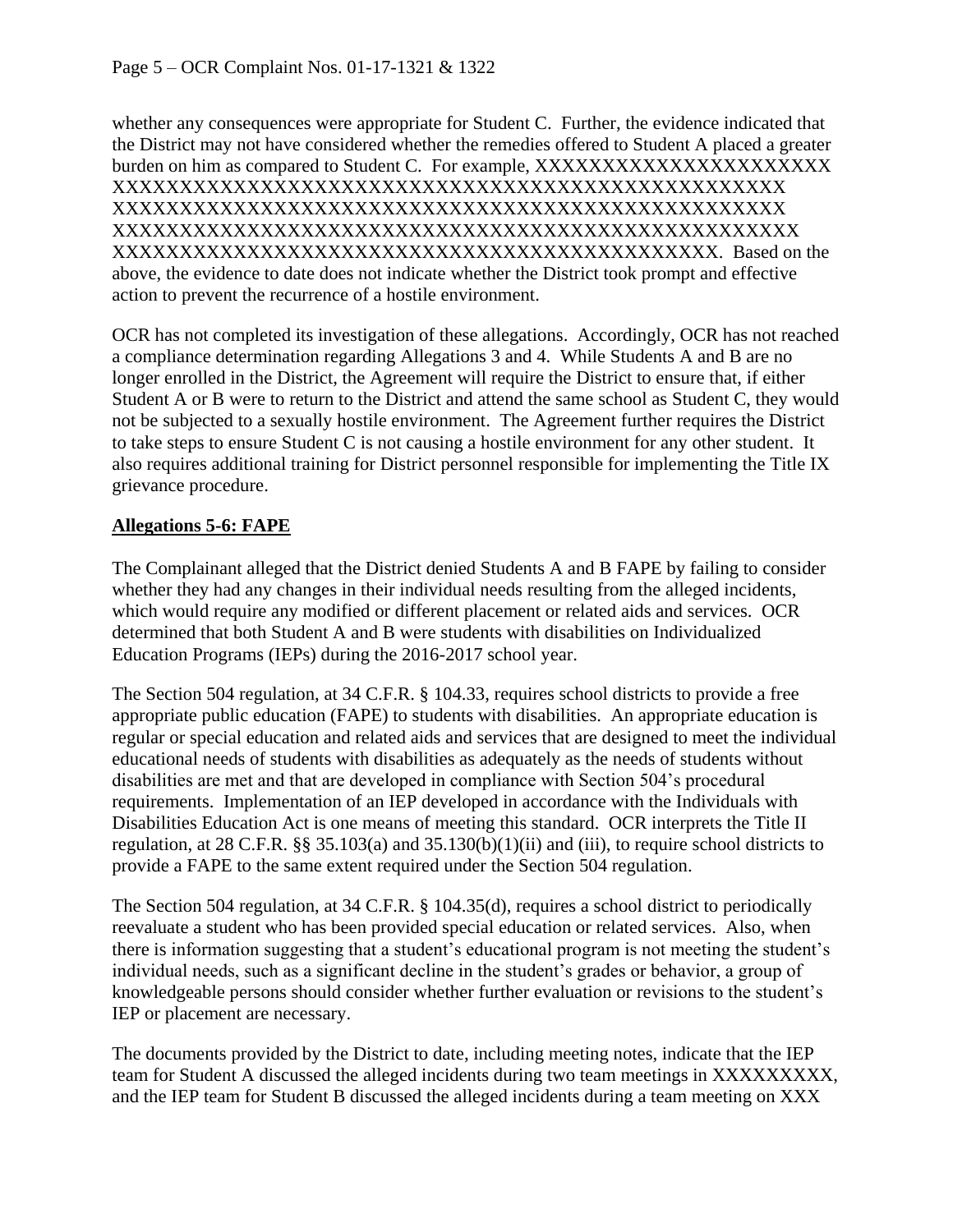XXXX. However, the evidence does not indicate that the teams considered whether Student A or B's educational needs had changed, despite XXXXXXXXXXXXXXXXXXXXXXXXXXX XXXXXXXXXXXXXXXXXXXX, and information suggesting a change in Student A's conduct (i.e., XXXXXXXXXXXXXXXX). While the District did conduct a re-evaluation of Student B in XXXXXXXXXXXXXX, the documentation does not indicate whether the evaluation was prompted in part by the alleged incidents or absences, or whether the team considered information regarding the effects of the alleged incidents, despite indicating it had concerns about Student B's XXXXXXXXXXXXXXXXXXX The documentation also does not indicate that the team considered additional information received by the District XXXXXXXXXXXXXX XXXXXXXXXXXXXXXXXXXXXXXXXXXXXXXXXXXXXXXXXXXXXXXXXXX XXXXXXXXXXXXXXXXXXXXXXXX. However, because the District agreed to resolve this complaint prior to OCR completing its investigation, OCR did not interview any individuals present at these meetings to verify the accuracy of the meeting notes and obtain additional evidence regarding these allegations.

OCR has not completed its investigation of these allegations and, accordingly, has not reached a compliance determination regarding Allegations 5 and 6. The Agreement will ensure the Students' IEP teams convene to determine whether the Students are eligible for compensatory services.

## **Allegation 7 - Retaliation**

 $\overline{a}$ 

The Title IX regulation, at 34 C.F.R. § 106.71, which incorporates the procedural provisions of the regulation implementing Title VI of the Civil Rights Act of 1964, prohibits retaliation against any individual who asserts rights or privileges under Title IX or who files a complaint, testifies, assists, or participates in a proceeding under Title IX.

The Section 504 regulation, at 34 C.F.R. § 104.61, which incorporates the procedural provisions of the regulation implementing Title VI of the Civil Rights Act of 1964, prohibits retaliation against any individual who asserts rights or privileges under Section 504 or who files a complaint, testifies, assists, or participates in a proceeding under Section 504. The Title II regulation, at 28 C.F.R. § 35.134, contains a similar prohibition against retaliation.

In analyzing an individual's claim of retaliation against a recipient, OCR analyzes whether: (1) the recipient knew the individual engaged in a protected activity or believed the individual might engage in a protected activity in the future;<sup>4</sup> (2) the individual experienced an adverse action caused by the recipient;<sup>5</sup> and (3) there is some evidence of a causal connection between the adverse action and the protected activity. If all these elements are present, this establishes an initial, or *prima facie*, case of retaliation. OCR then determines whether the recipient has identified a legitimate, non-retaliatory reason for taking the adverse action. OCR next examines this reason to determine whether it is a pretext for retaliation, or whether the recipient had multiple motives (illegitimate, retaliatory reasons and legitimate, non-retaliatory reasons) for

 $4 A$  "protected activity" is the exercise of a right that is protected under OCR's non-discrimination laws.

<sup>&</sup>lt;sup>5</sup> An adverse action is something that could deter a reasonable person from engaging in further protected activity